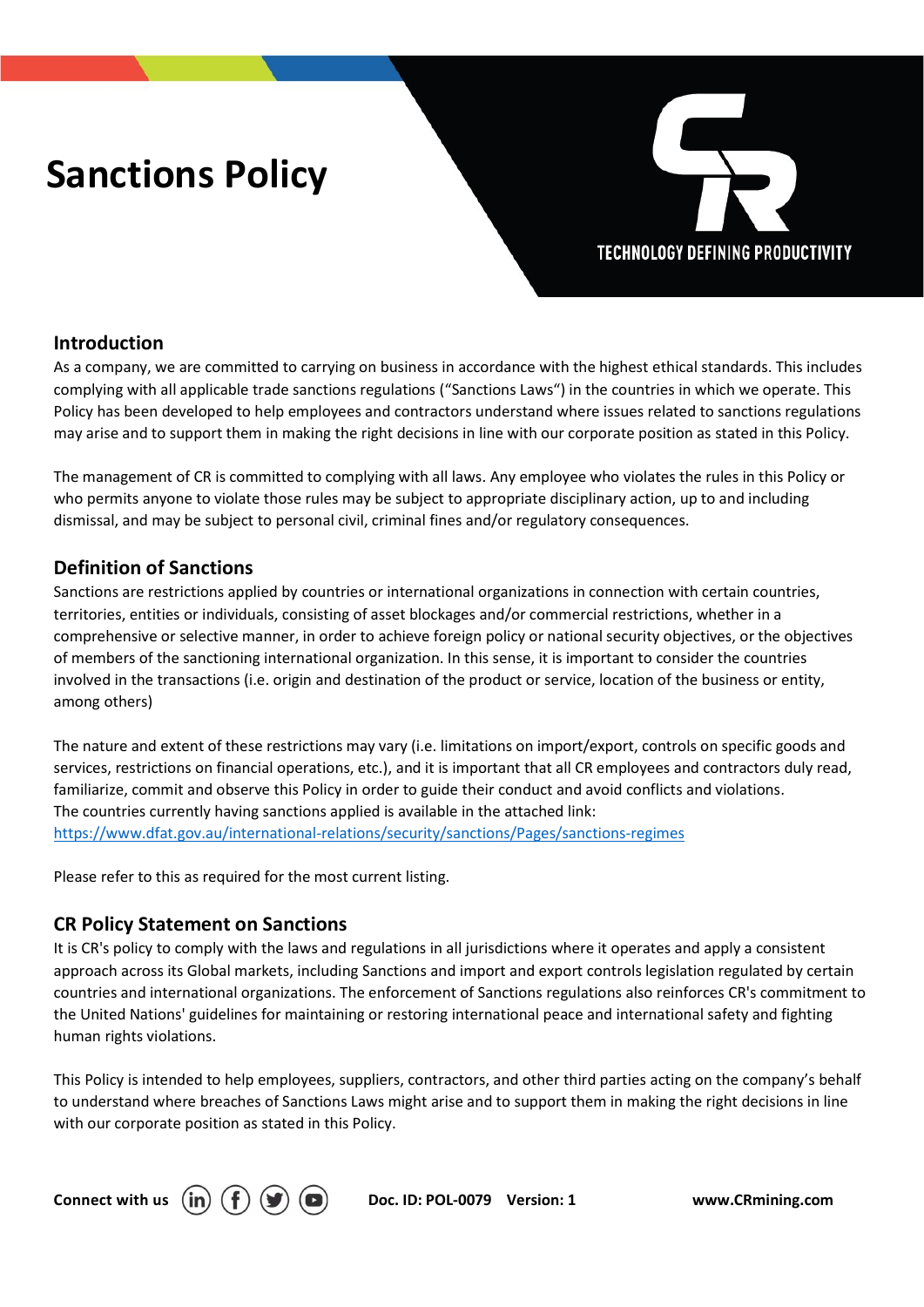# **TECHNOLOGY DEFINING PRODUCTIVITY**

# Board Endorsement

The Board of CR will not criticise management for any loss of business resulting from adherence to this Policy. No employee or contractor will suffer as a consequence of bringing to the attention of the Board or senior management, in good faith, a known or suspected breach of this Policy. Employees and contractors will not suffer any adverse employment consequence for abiding this Policy.

# Scope of Policy

This Policy applies to CR's operations globally, including all legal entities worldwide owned or controlled by CR, and to all directors, officers, employees, contractors, and other third parties acting on behalf of CR.

# Compliance of Policy

Compliance of this policy will ensure effective reporting, escalation and resolution of sanctions compliance issues.

All CR employees and contractors must be aware of and follow this policy guidelines in their respective countries and or business-related activities. The potential restrictions may be related to:

- Where we do business: ensuring compliance with sanctions on restricted countries/territories;
- Who we do business with: ensuring compliance with sanctions on restricted persons/entities;
- How we do business: ensuring we do not circumvent, evade, or facilitate the contravention of sanctions rules.
- Ensuring we report any suspicions which may raise sanctions concerns

If you are in any doubt or have any questions or concerns, please duly read the Sanctions Policy statements and consult with the senior management team before proceeding further.

### Compliance Controls

In order to comply with the main Sanctions rules and regulations issued by respective jurisdictions where CR operates, CR's Executives and Employees must:

- Before undertaking any commercial transactions with Customers, Suppliers or Partners, seek to know the risks and the most relevant aspects of the transaction, with the aim of identifying potential violations to applicable Sanction Laws;
- Ensure that Sanctions Due Diligence is duly carried out;
- Ensure that CR does not deal with Customers, Suppliers and Partners listed as sanctioned entities or individuals in the Sanctions rules and regulations;
- Immediately suspend all activities and negotiations in progress in relation to a Customers, Suppliers and/or
- Partner, whenever there are suspicions or possibility of Sanctions violations;
- Ensure in a contractual instrument that Customers, Suppliers and Partners represent that they are not subject to and do not and will not violate Sanctions;



Connect with us  $(in)$   $(f)$   $(g)$   $(g)$  Doc. ID: POL-0079 Version: 1 www.CRmining.com